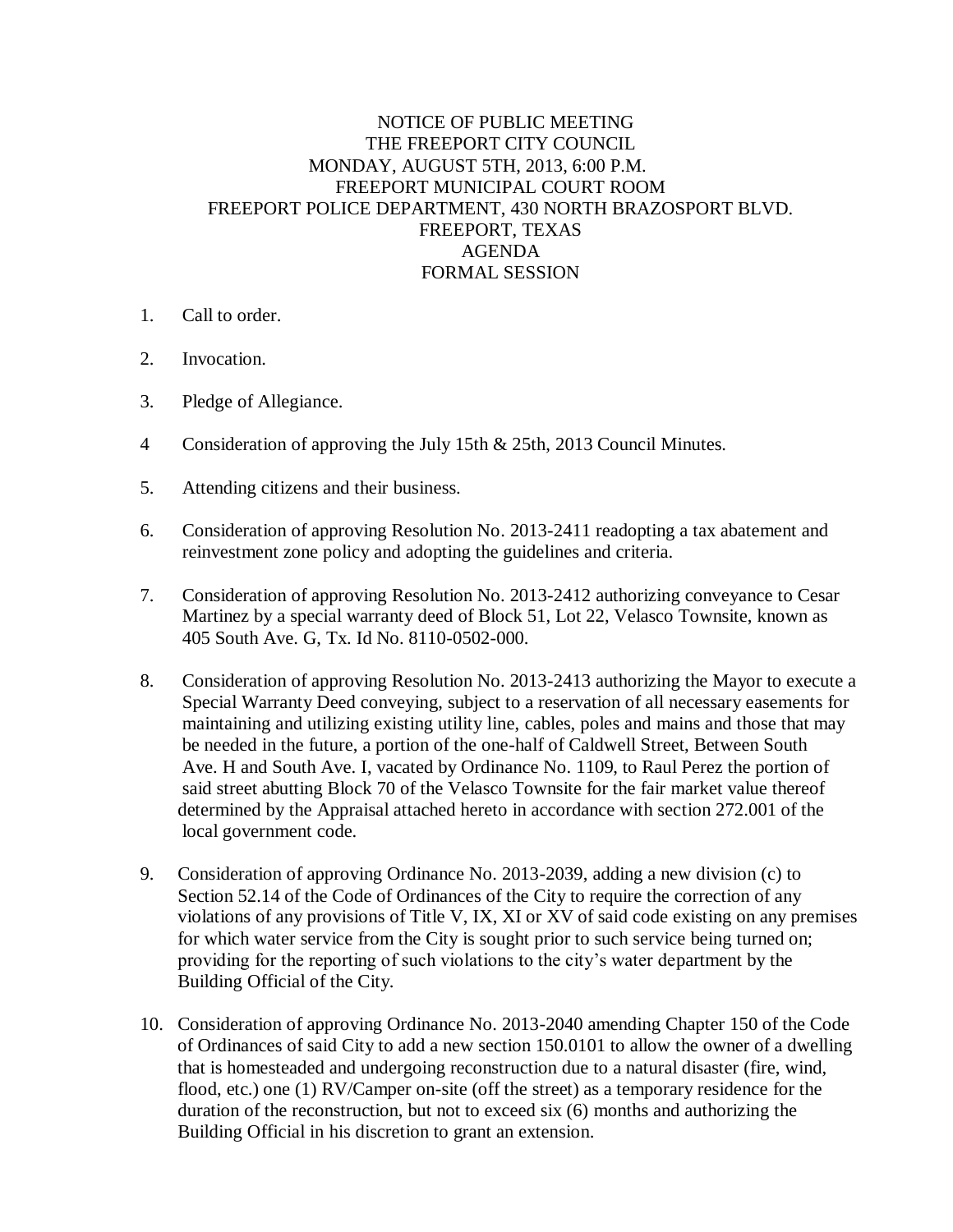- 11. Consideration of approving Ordinance No. 2013-2041 amending item (1) of Division (A) of Section 52-13 of the Code of Ordinance of said City to provide that the fee for a five eighths inch x three fourth inch water tap fee shall be five hundred fifty (\$550) dollars.
- 12. Consideration of approving and authoring the City Manager to expend \$10,000 for a public safety radio for the Fire Department console.
- 13. Consideration of approving the Planning Commission's recommendation to erect a 5 x 8 LED sign for the First Baptist Church on 501 S. Brazosport Boulevard, Freeport, Texas.
- 14. Consideration of setting September  $16<sup>th</sup>$ , 2013 date for a Joint Public Hearing with the Planning Commission to consider rezoning Block 601, Lots 1-12 and Block 600 Lots 13- 24, Velasco Townsite, known locally as North Ave. F, from its current classification of R- 2 District to a new classification of C-2 District.
- 15. Consideration of approving and signing a replat request from Mr. & Mrs. Castillo on Block 725, Lot 13, 14, 15, 16, 17, known locally as 1303 North Ave. S, Freeport Texas.
- 16. Consideration of cancelling September 2nd, 2013 Council meeting due to a City Holiday- Labor Day.
- 17. Consideration of reviewing TIC Energy & Chemical Inc., 304 North Gulf Boulevard, proposal for expanding their facility and authorizing the City Manager to inquiry into available and price for City owned land.
- 18. Consideration of authorizing the Mayor and the City Secretary to attest a third Correction Special Warranty deed and Land Development Agreement with Gary L. Woodring concerning 0.7648 acres out of S. F. Austin Survey, Abstracts 32 & 33, Brazoria County, Texas.
- 19. Consideration of replacing any or all of the member(s) on the boards and commissions of the City of Freeport.
- 20. Appointing qualified person(s) to the following boards and commissions:
	- Planning Commission
	- Library Board
	- Board of Adjustments
	- Urban Renewal Board
	- Beautification Parks & Recreation Committee
	- Economic Development
	- Freeport Historical Board & Main Street Advisory Board
	- Charter Review Commission
	- Senior Citizens Commission